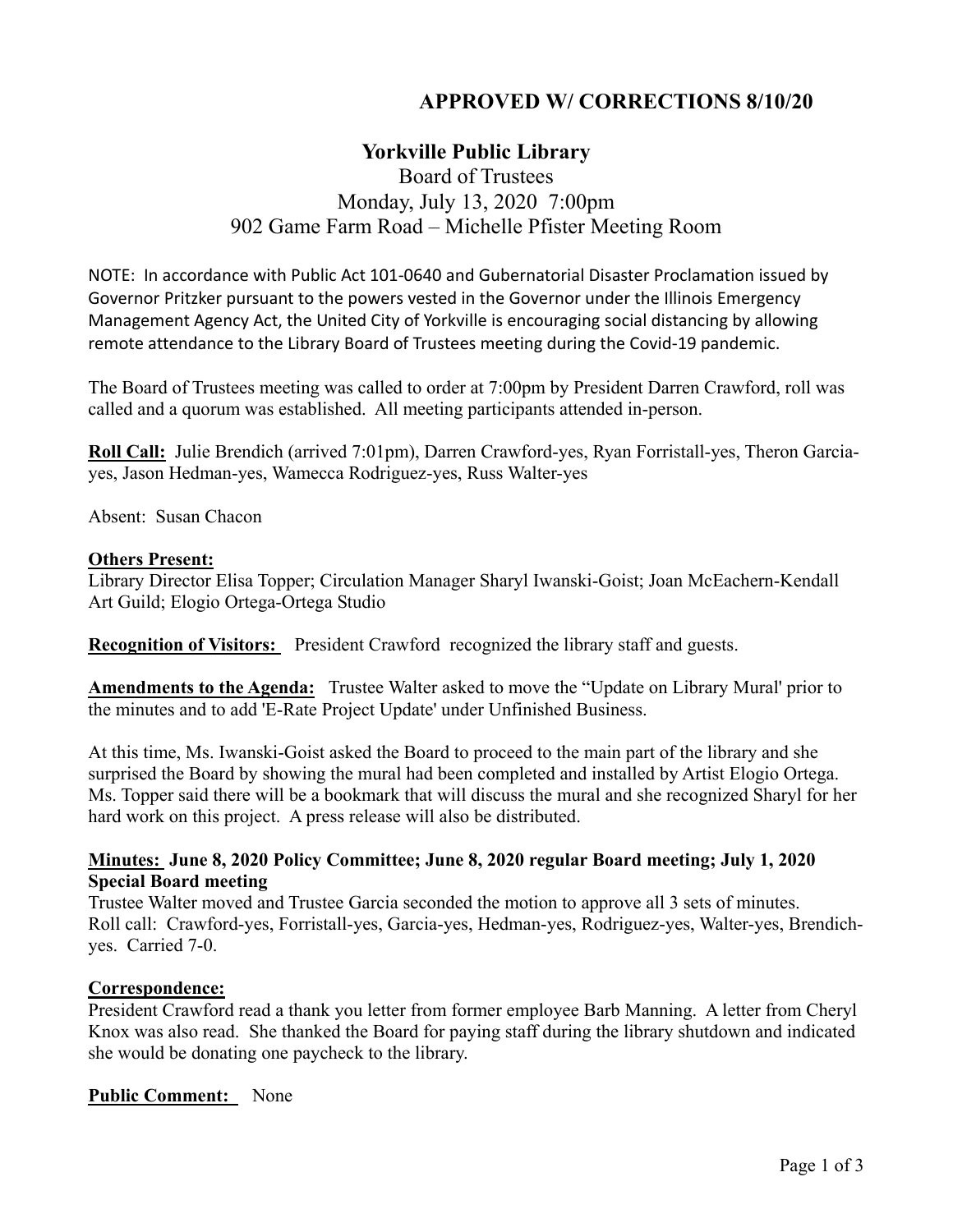# **Report of the Treasurer:**

### **Financial Statement**

The Board reviewed the reports and the Amazon Prime fee was questioned. It is being paid monthly instead of yearly.

# **Payment of Bills**

President Crawford entertained a motion to pay the bills as follows and Trustee Garcia seconded.

\$23,281.09 Bills

\$34,963.10 Payroll

**\$58,244.19** Total

Roll call: Forristall-yes, Garcia-yes, Hedman-yes, Rodriguez-yes, Walter-yes, Brendich-yes, Crawfordyes. Carried 7-0.

# **Report of the Library Director:**

Director Topper presented the highlights of her report:

- <sup>1.</sup> R.J. O'Neil was called twice this month, HVAC not working due to cottonwood seed problem and no air conditioning due to a power outage, system reset.
- <sup>2.</sup> Illinois Public Library report completed and submitted.
- <sup>3.</sup> Working on marketing plan, will bring to Board in August, looking at web redesign.
- <sup>4.</sup> Summer Reading Program shifted to on-line program.<br><sup>5.</sup> Six staff members resigned and 2 more will leave nex
- Six staff members resigned, and 2 more will leave next month, 25 applications received and 8 people will be interviewed.
- <sup>6.</sup> Staff conducting inventory and cleaning of books, using 3-day quarantine protocol on returned books.
- <sup>7.</sup> Friends of Library offered to remove some stones from around digital sign, landscaping to be discussed later in meeting.
- <sup>8.</sup> Curbside service provided 474 deliveries of 1,370 items.<br><sup>9.</sup> Reopening of library today gave gift hag to first patron.
- Reopening of library today, gave gift bag to first patron, discussed details of the reopening procedure. Friends will be assisting at the welcome desk.
- <sup>10.</sup> Mr. Walter noted \$476 for subscription cards for the month.

# **City Council Liaison:** No report

#### **Standing Committees:** None

#### **Unfinished Business:**

# **E-Rate Project Update**

Mr. Walter gave an update on this project. The e-rate funds allocated were able to be used on July  $1<sup>st</sup>$ . On July  $3^{rd}$ , he found that the library is not getting the 500 mbps that was ordered and is not being billed for the higher amount. Comcast was called and they said the project was inexplicably rejected in February with no notification to the library or to the sales rep. The wi-fi upgrade will start July  $20<sup>th</sup>$ and Mr. Hedman and Mr. Walter will perform advance preparations*. S+G* will add 6 access points and upgrade others for a total of 12 points.

#### **Election of Board Officers**

Secretary Rodriguez asked Mr. Crawford and Mr. Walter to present statements since both were running for Board President. Board members also asked them some questions. Mr. Hedman asked to be a write-in candidate for Treasurer. The Board also discussed the Strategic Plan which has not yet been completed due to Covid. The Community Survey results will be utilized in the Strategic Plan. The